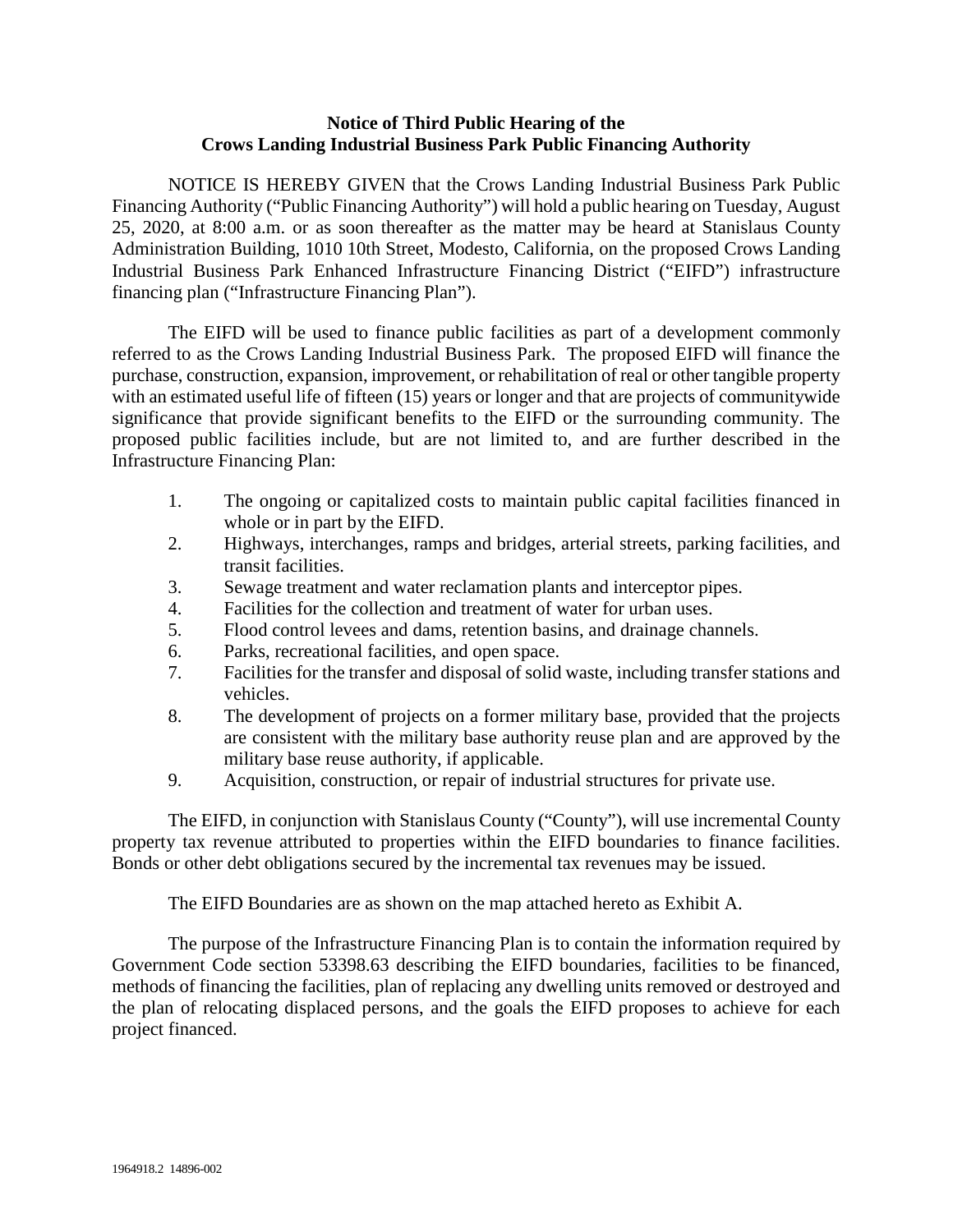A landowner or resident within the boundaries of the EIFD has the right to submit a written or oral protest at or before the close of the public hearing. The protest may state that the landowner or resident objects to the Public Financing Authority taking action to implement the Infrastructure Financing Plan.

Any person having any objections to the proposed Infrastructure Financing Plan or the regularity of any of the prior proceedings for the formation of the EIFD may appear at the hearing and object to the adoption of the proposed Infrastructure Financing Plan by the Public Financing Authority. Any person may also appear to provide comments to the Infrastructure Financing Plan.

A copy of the proposed Infrastructure Financing Plan is available at the following link [http://crowsbizpark.biz/pdf/infrastructure\\_financing\\_plan.pdf.](http://crowsbizpark.biz/pdf/infrastructure_financing_plan.pdf)

This meeting will be held in person and any interested party may appear. However, social distancing and face coverings are required for in person attendance at the meeting and audience seating capacity is limited. Members of the public may observe the Meeting via telephone and also provide comments or protests to the Public Financing Authority via email in the manner described below:

How to observe the Meeting:

• You can listen to the meeting by calling  $+1$  (888) 370-6086 or  $+1$  (559) 512-3189. When prompted enter Conference ID 965 674 134#

How to submit Public Comment or Protest by email:

• If you prefer to provide written comment or written protest, please submit your comments or protest via email by 8:00 a.m. on Tuesday, August 25, 2020. Please email the Secretary at [cavanahp@stancounty.com](mailto:cavanahp@stancounty.com) and include "Infrastructure Financing Plan" in the subject line of the email. Comments or protests received by this time will be read aloud by the Secretary at the hearing.

**Reasonable Accommodations:** In compliance with the Americans with Disabilities Act, if you need special assistance to participate in this meeting, please contact the Chief Executive Office at (209) 525-6333. Notification 72 hours prior to the meeting will enable the County to make reasonable arrangements to ensure accessibility to this meeting.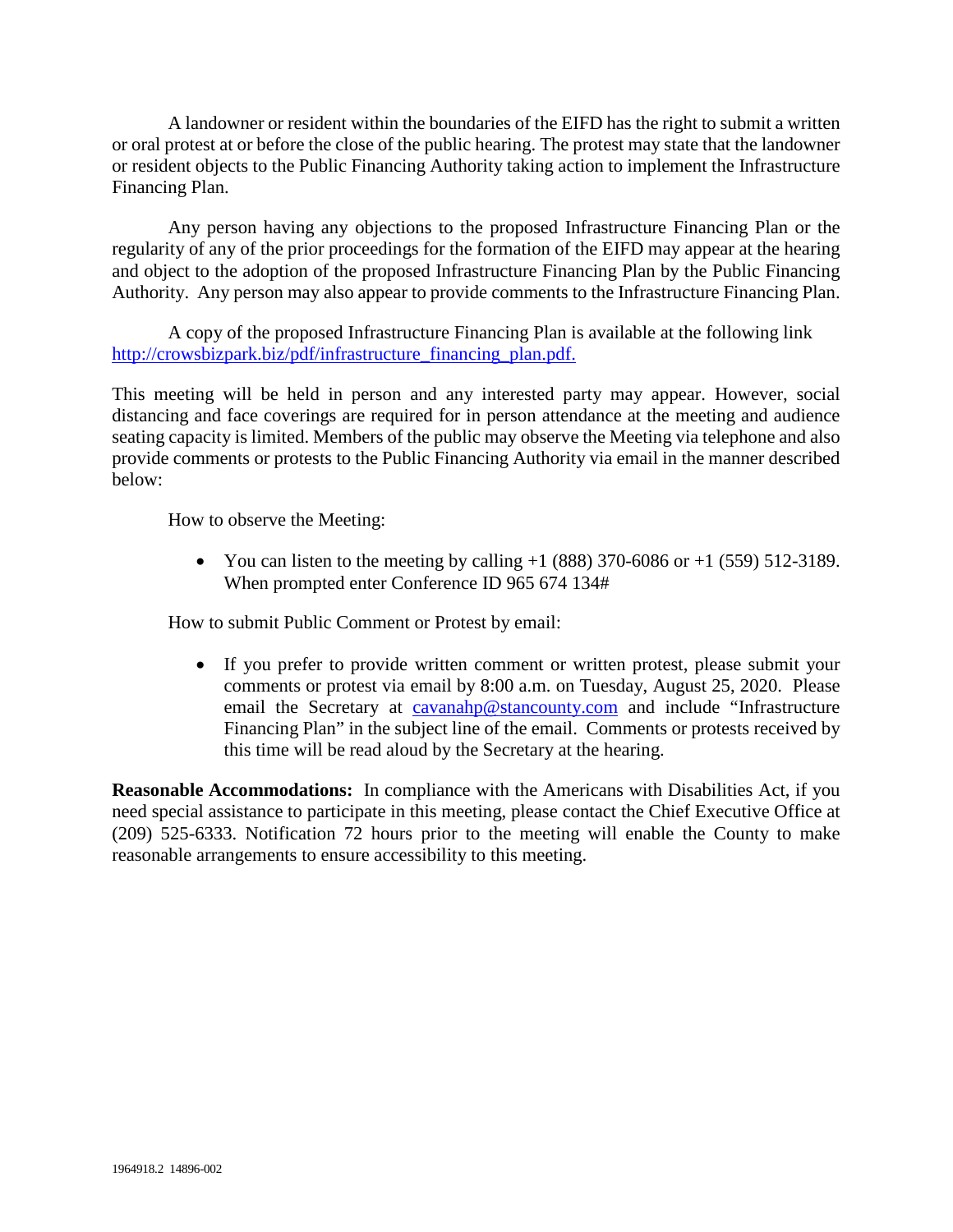## **Exhibit A**

**Boundary Map**